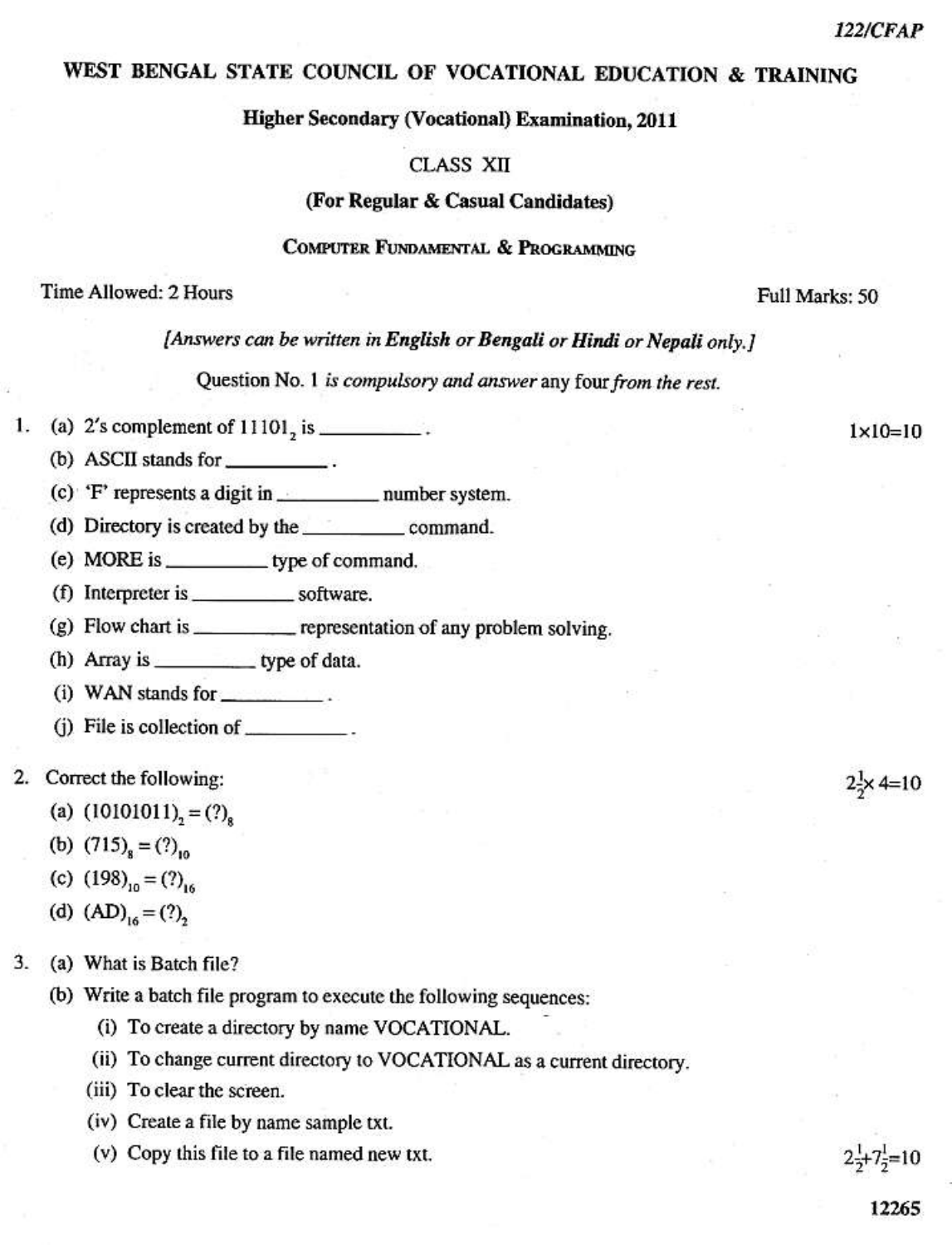| 4. | Differentiate between:                                                                                                   | $4+3+3=10$        |
|----|--------------------------------------------------------------------------------------------------------------------------|-------------------|
|    | (a) Compiler and Interpreter.                                                                                            |                   |
|    | (b) High level language and Low level language.                                                                          |                   |
|    | (c) Internal and External command.                                                                                       |                   |
| 5. | (a) What is a flow charting?                                                                                             |                   |
|    | (b) Draw a flow chart to calculate HCF (Highest Common Factor) and LCM (Lowest Common Multiple) of<br>two given numbers. | $2+8=10$          |
| 6. | (a) What is variable in C program?                                                                                       |                   |
|    | (b) How many types of variable are there?                                                                                |                   |
|    | (c) Write the respective keyword for declaration of the above type of variables.                                         |                   |
|    | (d) What is constant?                                                                                                    | $3+2+2+3=10$      |
| 7. | (a) What do you mean by increment and decrement operator?                                                                |                   |
|    | (b) What is conditional operator? Explain it.                                                                            |                   |
|    | (c) Write about printf and scanf function.                                                                               | $3+3+4=10$        |
| 8. | (a) What do you mean by loop? How many loops are there?                                                                  |                   |
|    | (b) Write the general form of the above loops.                                                                           | $2+2+6=10$        |
| 9. | Write short notes in brief on:                                                                                           | $2 \times 5 = 10$ |
|    | (a) $A$ rray;                                                                                                            |                   |
|    | (b) Pointer:                                                                                                             |                   |

 $(2)$ 

- (c) Internet;
- (d) Dial-up leased line;
- (f) ISP.

## [Bengali Version]

[কেবলমাত্র বাংলা অথবা ইংরাজী অথবা হিন্দি অথবা নেপালীতে উত্তর লেখা যাবে।]

প্রথম প্রশ্নটির উত্তর দেওয়া আবশ্যিক।

পরবর্তী প্রশ্নগুলোর মধ্য থেকে যে কোন চারটি প্রশ্নের উত্তর দাও।

(খ) ASCII কথাটির অর্থ হল  $\frac{1}{2}$  ।

- (গ) 'F' এই ডিজিটটি হল \_\_\_\_\_\_\_\_\_ নাম্বার সিস্টেমের ডিজিট।
- (ঘ) ডিরেক্টরী তৈরী করা হয় \_\_\_\_\_\_\_\_\_ কম্যান্ডের সাহায্যে।
- (ঙ) MORE হল \_\_\_\_\_\_\_\_\_\_\_\_ ধরনের কম্যান্ড।
- $(5)$  ইন্টারপ্রেটার হল \_\_\_\_\_\_\_\_\_\_ সফটওয়ার।
- (ছ) ফ্রোটচার্ট হল \_\_\_\_\_\_\_\_\_ প্রকার যে কোন সমস্যা সমাধানের জন্য।
- (জ) অ্যারে হল \_\_\_\_\_\_\_\_\_ ধরনের ডেটা।
- (ঝ) WAN এর মানে হল \_\_\_\_\_\_\_\_\_\_ ।
- (এঃ) ফাইল হল \_\_\_\_\_\_\_\_\_\_ এর সংগ্রাহক।

 $5x50=50$